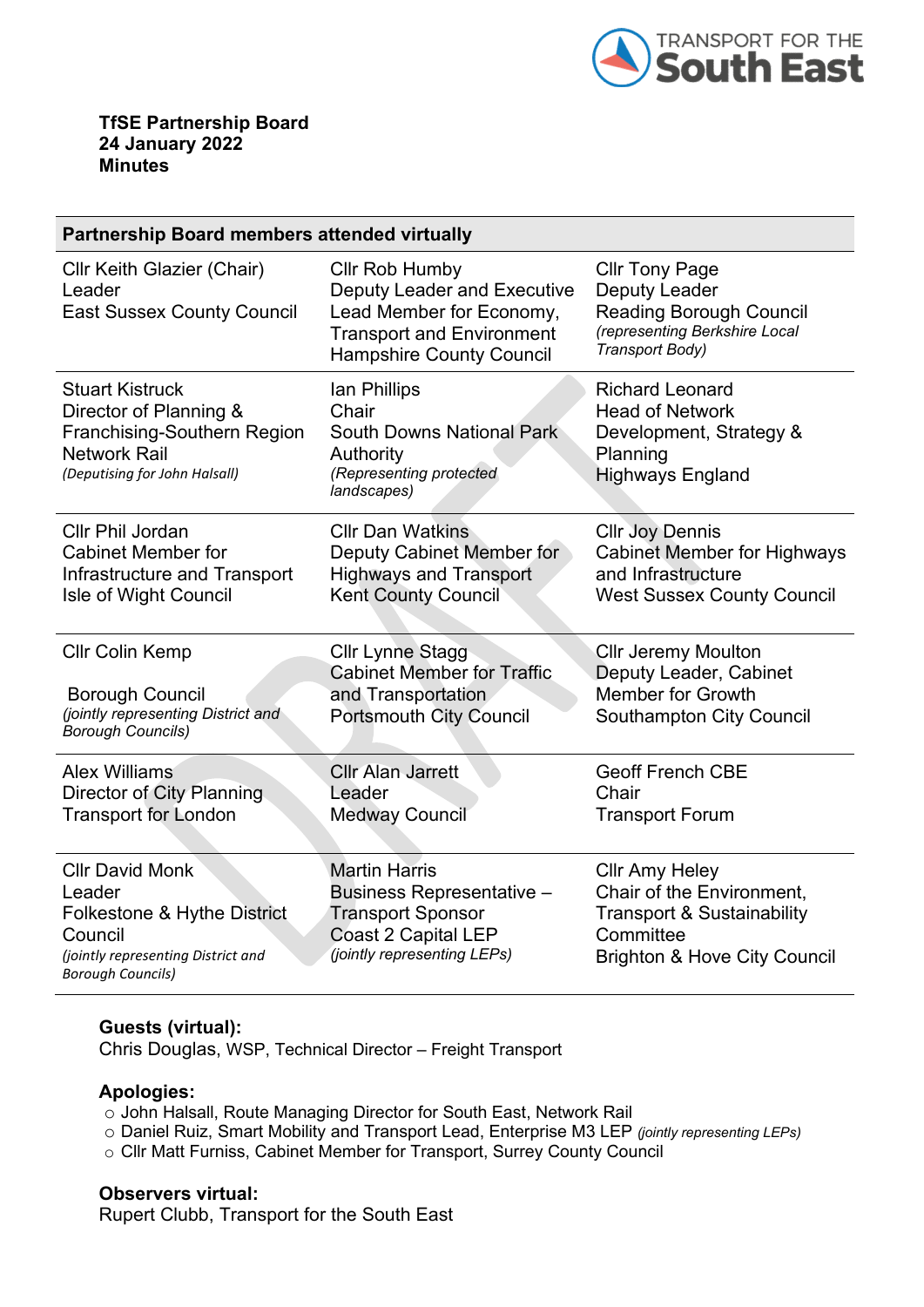

Rachel Ford, Transport for the South East Sarah Valentine, Transport for the South East Jasmin Barnicoat, Transport for the South East Emily Bailey, Transport for the South East Elan Morgan, Transport for the South East Tiffany Lynch, Transport for the South East Benn White, Transport for the South East Hollie Farley, Transport for the South East Mark Valleley, Transport for the South East

Ernest Amoako, Woking Borough Council Andrew Bull, Medway Council Mark Prior, Brighton and Hove City Council Matt Davey, West Sussex County Council Nikki Nelson-Smith, Highways England Joseph Ratcliffe, Kent County Council James Hammond, Folkestone & Hythe District Council Pete Boustred, Southampton City Council Simon Duke, Surrey County Council Tony Middleton, Coast 2 Capital LEP Pam Turton, Portsmouth City Council Andy Rhind, DfT Peter Duggan, DfT Alex Pringle, SDNPA

| <b>Item</b>                                                                                                                                                            | <b>Action</b> |
|------------------------------------------------------------------------------------------------------------------------------------------------------------------------|---------------|
| $\mathbf 1$ .<br><b>Welcome and Apologies</b>                                                                                                                          |               |
| Cllr Keith Glazier (KG) welcomed Partnership Board members to the<br>1.1<br>meeting and noted apologies.                                                               |               |
| 1.2<br>CIIr Glazier welcomed CIIr Colin Kemp who has taken over from CIIr<br>Daniel Humphreys as one of the District and Borough Partnership Board<br>representatives. |               |
| CIIr Glazier welcomed Emily Bailey who has joined TfSE as a Project<br>1.3<br>Manager covering Jasmin Barnicoat's maternity leave.                                     |               |
| 2.<br><b>Minutes from last meeting</b>                                                                                                                                 |               |
| 2.1<br>The minutes of the previous meeting were agreed.                                                                                                                |               |
| <b>Declarations of interest</b><br>3.                                                                                                                                  |               |
| 3.1<br>CIIr Glazier asked Board Members to declare any interests they may<br>have in relation to the agenda. No interests were declared.                               |               |
| 4.<br><b>Statements from the public</b>                                                                                                                                |               |
| 4.1<br>CIIr Glazier confirmed that no statements from the public have been<br>submitted ahead of today's meeting.                                                      |               |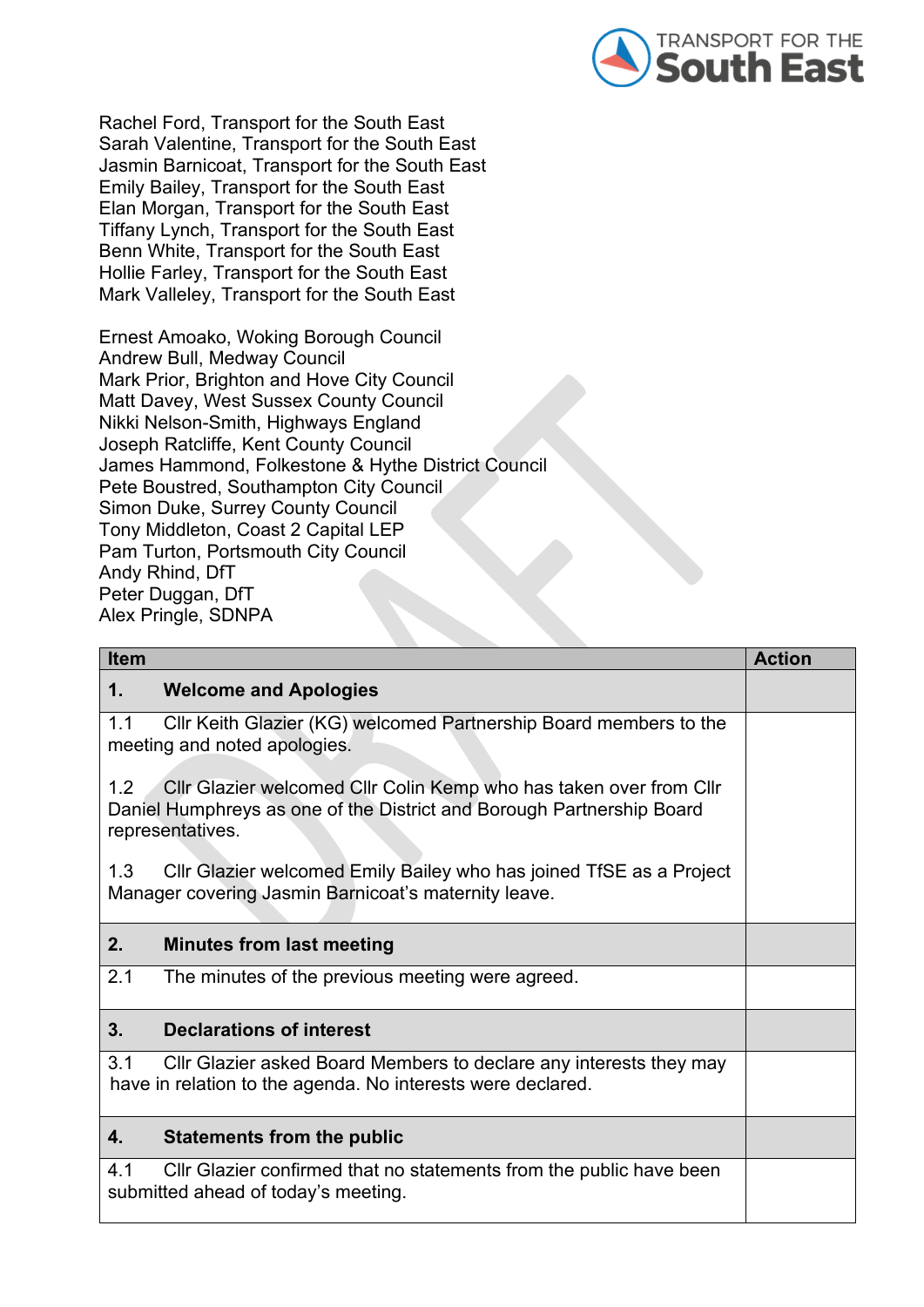

| 5. Future roles and responsibilities of TfSE                                                                                                                                                                                                                                                                                                                                                                                                                                                                                                                                                                                                                                                                             |  |
|--------------------------------------------------------------------------------------------------------------------------------------------------------------------------------------------------------------------------------------------------------------------------------------------------------------------------------------------------------------------------------------------------------------------------------------------------------------------------------------------------------------------------------------------------------------------------------------------------------------------------------------------------------------------------------------------------------------------------|--|
| 5.1<br>Rupert Clubb (RC) introduced this item and guided the Partnership<br>Board members through the key parts of the paper.                                                                                                                                                                                                                                                                                                                                                                                                                                                                                                                                                                                            |  |
| RC presented the final report into the future development of<br>5.2<br>Transport for the South East (TfSE) and proposed the next steps to support<br>the implementation of the findings.                                                                                                                                                                                                                                                                                                                                                                                                                                                                                                                                 |  |
| 5.3<br>In response to queries raised regarding the expansion of the TfSE<br>team, RC confirmed that this was linked to the Comprehensive Spending<br>Review bid where a small expansion of a couple of additional team<br>members would be required to provide the capacity and capability to take<br>the work forward. However, the proposal from the Arup report to conduct a<br>wider organisation development exercise to develop the operating model<br>and required staffing structures would not be taken forward at this time but<br>will be reviewed following the DfT's decision on a multi-year funding<br>settlement for TfSE. RC iterated that recruitment would not take place<br>without funding in place |  |
| In response to queries regarding expanding the scheme of<br>5.4<br>delegation, it was confirmed that the Governance Member Sub-Group would<br>provide an appropriate oversight of the development of this and will ensure<br>the Board are content with future arrangements. The Board requested an<br>earlier re-establishment of the Governance Member Sub-Group to ensure<br>adequate time to align any proposed changes to governance arrangements<br>with the development of the SIP and also to provide appropriate oversight of<br>any potential changes in responsibility due to any imminent Government<br>announcements.                                                                                       |  |
| 5.5<br>The Board were content to re-establish the Governance Member<br>Sub-Group with the following members:<br><b>Cllr Rob Humby</b><br>٠<br><b>CIIr Tony Page</b><br>■<br><b>Geoff French</b><br>٠<br><b>Daniel Ruiz</b><br>٠<br><b>Cllr Dan Watkins</b><br>п<br><b>Cllr Amy Heley</b><br>٠                                                                                                                                                                                                                                                                                                                                                                                                                            |  |
| 5.6<br>Mark Valleley (MV) confirmed that TfSE are keeping in touch with the<br>work of constituent authorities, especially around Mobility as a Service<br>(MaaS) to ensure work is not duplicated and to establish opportunities<br>where TfSE can provide support.                                                                                                                                                                                                                                                                                                                                                                                                                                                     |  |
| The recommendations were <b>agreed</b> by all Partnership Board<br>5.7<br>members (with the amendment that the Governance Member Sub-Group<br>will meet before the next Board meeting in March 2022).                                                                                                                                                                                                                                                                                                                                                                                                                                                                                                                    |  |
| <b>RECOMMENDATIONS:</b><br>The members of the Partnership Board are recommended to:                                                                                                                                                                                                                                                                                                                                                                                                                                                                                                                                                                                                                                      |  |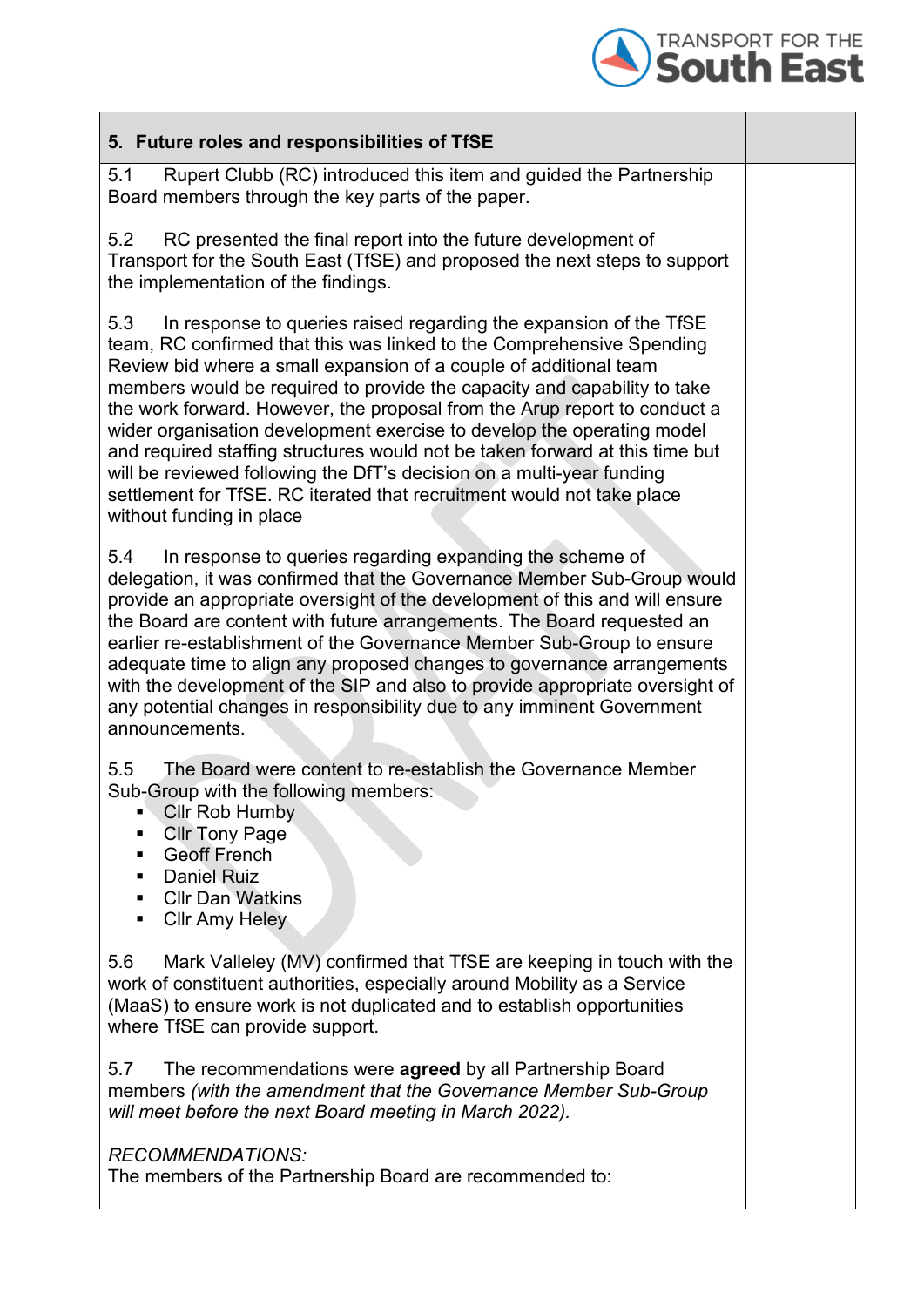

| (1) Note the findings of the independent review into the potential future<br>roles, responsibilities and structures for TfSE;<br>(2) Agree to adopt the organisational objectives, future activities and areas<br>for focus identified in the transport value chain and the proposed road map<br>to move to the implementation of the Strategic Investment Plan;<br>(3) Note the future capability requirements and agree to delegate authority<br>to the lead officer, in consultation with the Chair, to develop staffing<br>structures to support this, as appropriate;<br>(4) Note the findings on the current governance structures; and<br>(5) Agree to re-establish the Governance Member Sub-Group from summer<br>2022, to lead a review into the constitution and governance arrangements<br>to ensure they are fit for purpose for the implementation of the Strategic<br><b>Investment Plan.</b> |  |
|-------------------------------------------------------------------------------------------------------------------------------------------------------------------------------------------------------------------------------------------------------------------------------------------------------------------------------------------------------------------------------------------------------------------------------------------------------------------------------------------------------------------------------------------------------------------------------------------------------------------------------------------------------------------------------------------------------------------------------------------------------------------------------------------------------------------------------------------------------------------------------------------------------------|--|
| 6. Freight, Logistics and International Gateways Strategy                                                                                                                                                                                                                                                                                                                                                                                                                                                                                                                                                                                                                                                                                                                                                                                                                                                   |  |
| Mark Valleley (MV) introduced this item and guided the Partnership<br>6.1<br>Board members through the key parts of the paper.                                                                                                                                                                                                                                                                                                                                                                                                                                                                                                                                                                                                                                                                                                                                                                              |  |
| MV outlined why the freight strategy was developed and its purpose.<br>6.2<br>MV introduced Chris Douglas (CD), WSP Technical Director - Freight<br>Transport to present the detail. CD explained the development of the<br>strategy, the stakeholder engagement, the content of the document and<br>highlighted some of the key outputs.                                                                                                                                                                                                                                                                                                                                                                                                                                                                                                                                                                   |  |
| In response to a query as to whether Network Rail (and the<br>6.3<br>successor body of Great British Railways (GBR)) are happy with the content<br>of this strategy, MV confirmed TfSE have a great working relationship with<br>Network Rail and also have good communication links with the GBR<br>Transition Team. Both MV and Stuart Kistruck (Network Rail) confirmed that<br>Network Rail were involved in developing this strategy and TfSE has also<br>assisted Network Rail with work they are undertaking in this area too                                                                                                                                                                                                                                                                                                                                                                        |  |
| The recommendation was <b>agreed</b> by all Partnership Board members.<br>6.4                                                                                                                                                                                                                                                                                                                                                                                                                                                                                                                                                                                                                                                                                                                                                                                                                               |  |
| <b>RECOMMENDATION:</b><br>The members of the Partnership Board are recommended to agree the draft<br>Freight, Logistics and Gateways Strategy.                                                                                                                                                                                                                                                                                                                                                                                                                                                                                                                                                                                                                                                                                                                                                              |  |
| 7.<br><b>Lead Officer's Report</b>                                                                                                                                                                                                                                                                                                                                                                                                                                                                                                                                                                                                                                                                                                                                                                                                                                                                          |  |
| Rupert Clubb (RC) introduced this item and guided the Partnership<br>7.1<br>Board members through the key parts of the paper.                                                                                                                                                                                                                                                                                                                                                                                                                                                                                                                                                                                                                                                                                                                                                                               |  |
| 7.2<br>RC highlighted the national policy papers and guidance that are<br>expected to be released in the coming weeks/months. RC also briefly<br>detailed some of the ongoing joint STB work that is occurring, including<br>regular joint (and individual) communication with the DfT.                                                                                                                                                                                                                                                                                                                                                                                                                                                                                                                                                                                                                     |  |
| 7.3<br>The recommendation was <b>agreed</b> by all Partnership Board members.                                                                                                                                                                                                                                                                                                                                                                                                                                                                                                                                                                                                                                                                                                                                                                                                                               |  |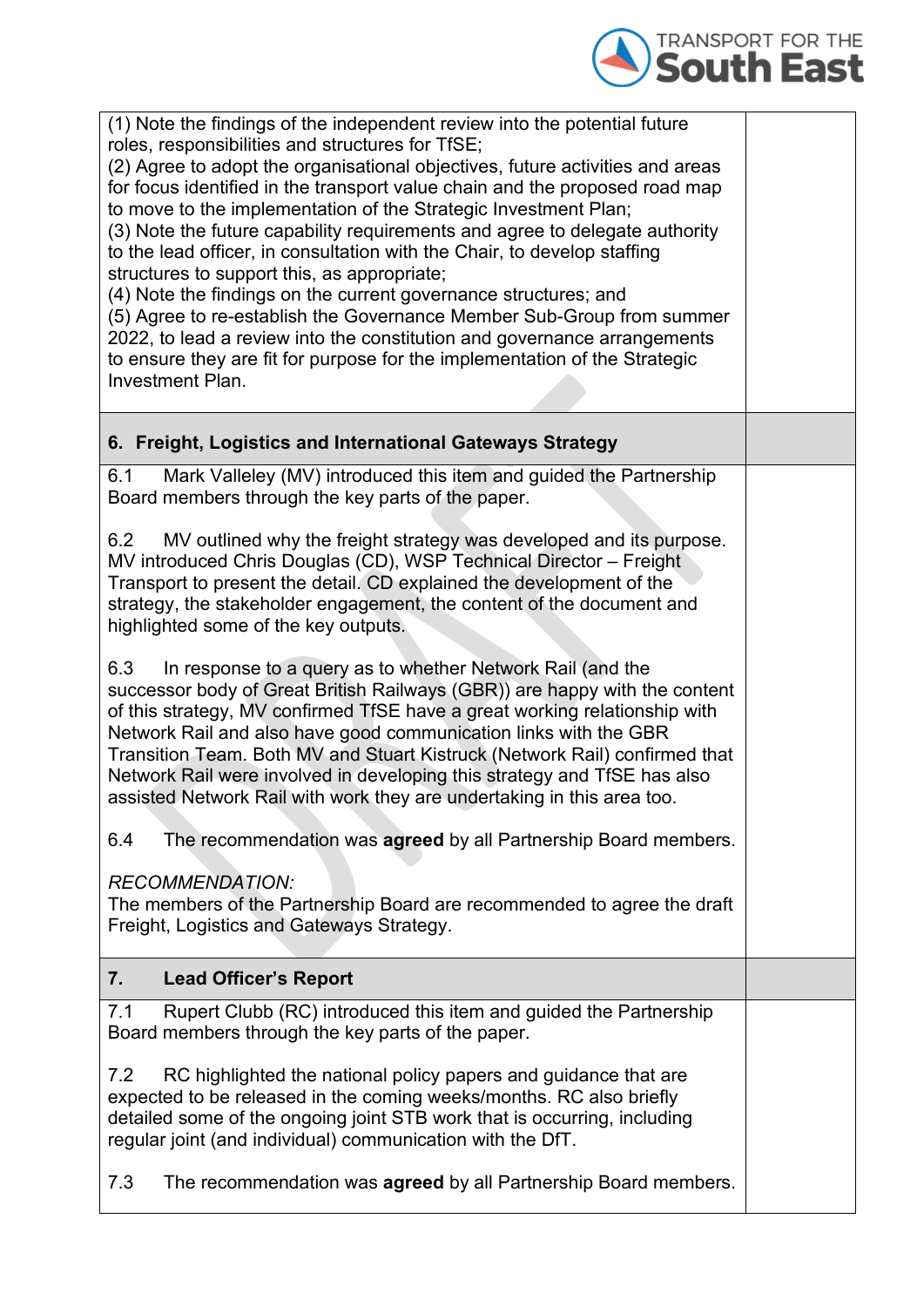

| <b>RECOMMENDATION:</b>                                                                                                                                                                                                                                                                                                                                                                                                                                                                                                          |  |
|---------------------------------------------------------------------------------------------------------------------------------------------------------------------------------------------------------------------------------------------------------------------------------------------------------------------------------------------------------------------------------------------------------------------------------------------------------------------------------------------------------------------------------|--|
| The members of the Partnership Board are recommended to note the                                                                                                                                                                                                                                                                                                                                                                                                                                                                |  |
| activities of Transport for the South East between October 2021 - January                                                                                                                                                                                                                                                                                                                                                                                                                                                       |  |
| 2022.                                                                                                                                                                                                                                                                                                                                                                                                                                                                                                                           |  |
|                                                                                                                                                                                                                                                                                                                                                                                                                                                                                                                                 |  |
| 8.<br><b>Finance Update - Quarter 3</b>                                                                                                                                                                                                                                                                                                                                                                                                                                                                                         |  |
| Cllr Keith Glazier (KG) reiterated a note sent last week to Board<br>8.1<br>members confirming the successful outcome of TfSE's bids for additional<br>workstream funding. KG invited Andy Rhind (AR) from the DfT to comment<br>on this and the Comprehensive Spending Review (CSR) funding outcome.<br>AR confirmed the successful bids were testament to the work of TfSE and<br>the regarding which the organisation is held by the DfT. AR also confirmed<br>the CSR breakdown for STBs will be agreed and announced soon. |  |
| 8.2<br>Rachel Ford (RF) guided the Partnership Board members through the<br>key parts of the paper.                                                                                                                                                                                                                                                                                                                                                                                                                             |  |
| 8.3<br>RF detailed TfSE's financial position at quarter 3 and the forecast<br>spend for the rest of this financial year. RF also outlined the detail on the<br>successful workstream bids.                                                                                                                                                                                                                                                                                                                                      |  |
| RF confirmed the proposals for the local contributions for 2022/23 to<br>8.4<br>remain at the current amounts of £58,000 for county authorities and £30,000<br>for unitary authorities.                                                                                                                                                                                                                                                                                                                                         |  |
| 8.5<br>The recommendations were agreed by all Partnership Board<br>members.                                                                                                                                                                                                                                                                                                                                                                                                                                                     |  |
| <b>RECOMMENDATIONS:</b><br>The members of the Partnership Board are recommended to:                                                                                                                                                                                                                                                                                                                                                                                                                                             |  |
| (1) Note the current financial position for 2020/21 to the end of December<br>2021, including the forecasts for end of year spend;<br>(2) Note the position on funding discussions with the Department for<br>Transport for 2022/23;<br>(3) Note the funding decision for the additional Department for Transport /<br>STB work streams and agree to delegate authority to the lead officer, in<br>consultation with the Chair, to progress the procurement exercises for these<br>areas;                                       |  |
| (4) Agree the local contributions for 2022/23; and<br>(5) Note that work will be commencing on the business plan and annual<br>report for 2022/23.                                                                                                                                                                                                                                                                                                                                                                              |  |
| 9.<br><b>Area Studies Progress Update</b>                                                                                                                                                                                                                                                                                                                                                                                                                                                                                       |  |
| Sarah Valentine (SV) introduced this item and guided the Partnership<br>9.1<br>Board members through the key parts of the paper.                                                                                                                                                                                                                                                                                                                                                                                                |  |
|                                                                                                                                                                                                                                                                                                                                                                                                                                                                                                                                 |  |
| 9.2<br>SV gave a brief update on the progress of the area studies and<br>confirmed all five studies are entering the final stages of the technical work.                                                                                                                                                                                                                                                                                                                                                                        |  |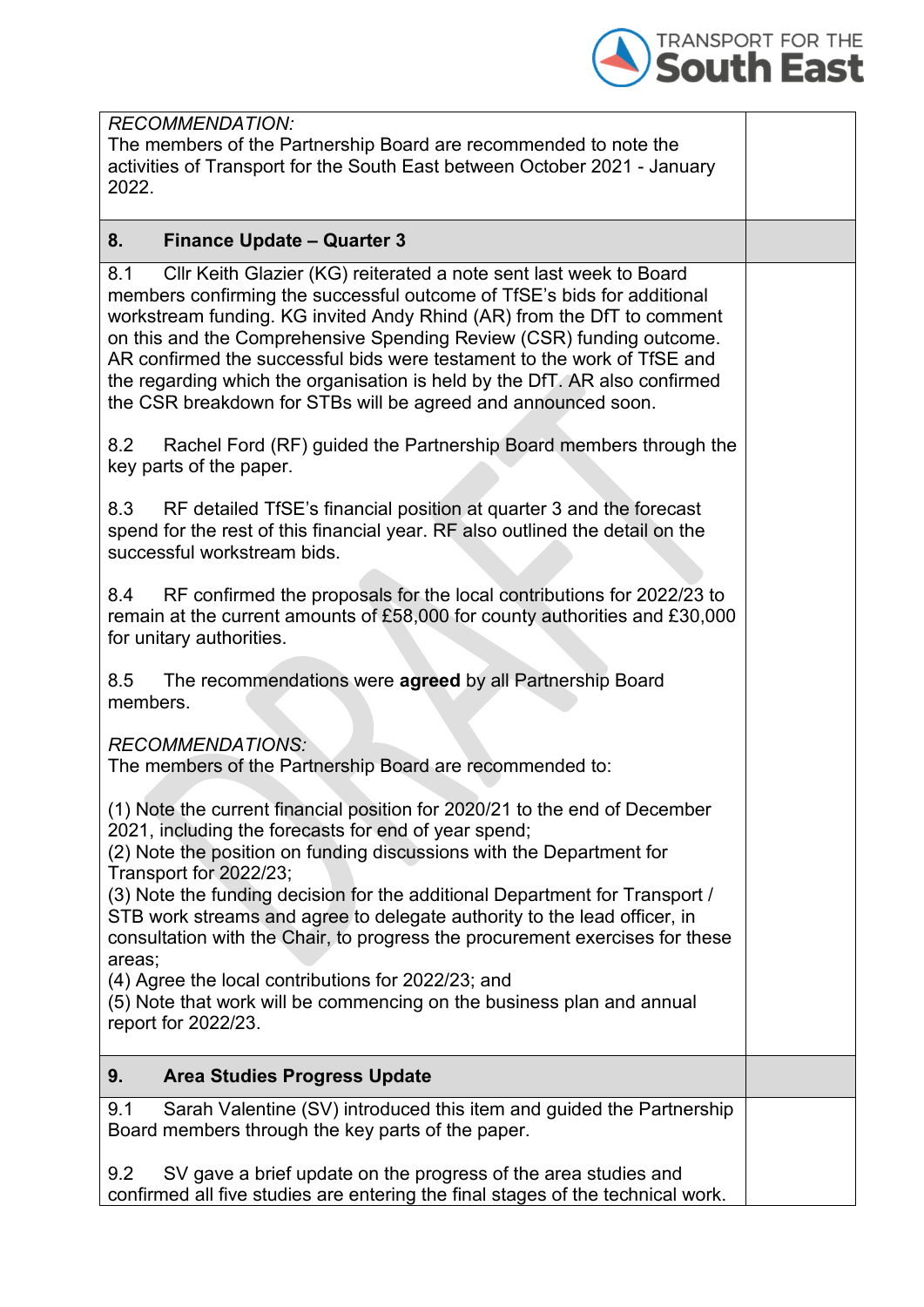

| SV thanked officers and Board Members for their engagement and<br>contribution on these studies to date.                                                                                                                                                                                                                                                                      |  |
|-------------------------------------------------------------------------------------------------------------------------------------------------------------------------------------------------------------------------------------------------------------------------------------------------------------------------------------------------------------------------------|--|
| 9.3<br>KG reiterated that the engagement and feedback sessions with<br>members have been really useful, and encouraged Board members to<br>feedback to the team as soon as possible if they do have any further<br>comments on the studies.                                                                                                                                   |  |
| The recommendation was <b>agreed</b> by all Partnership Board members.<br>9.4                                                                                                                                                                                                                                                                                                 |  |
| <b>RECOMMENDATION:</b><br>The members of the Partnership Board are recommended to note the<br>progress made with work on the area studies.                                                                                                                                                                                                                                    |  |
| 10.<br><b>Strategic Investment Plan Progress Update</b>                                                                                                                                                                                                                                                                                                                       |  |
| Rachel Ford (RF) introduced this item and guided the Partnership<br>10.1<br>Board members through the key parts of the paper.                                                                                                                                                                                                                                                 |  |
| 10.2 RF gave a brief update on the process to procure consultants to<br>develop the SIP and confirmed that a consortium of Steer and KPMG have<br>now been appointed. RF also confirmed the procurement process has been<br>completed for the engagement specialist to lead the consultation of the SIP,<br>the successful bidders were ECF (Forestville Communications Ltd). |  |
| 10.3 The recommendations were agreed by all Partnership Board<br>members.                                                                                                                                                                                                                                                                                                     |  |
| <b>RECOMMENDATIONS:</b><br>The members of the Partnership Board are recommended to:                                                                                                                                                                                                                                                                                           |  |
| (1) Note the outcome of the procurement exercise;<br>(2) Note the progress on the procurement exercise to appoint a consultation<br>specialist; and<br>(3) Note the progress with the Strategic Investment Plan to date.                                                                                                                                                      |  |
| 11.<br><b>Technical Programme Update</b>                                                                                                                                                                                                                                                                                                                                      |  |
| Mark Valleley (MV) introduced this item and guided the Partnership<br>11.1<br>Board members through the key parts of the paper.                                                                                                                                                                                                                                               |  |
| 11.2 MV outlined briefly the progress on the Bus Back Better regional<br>evidence base work, Future Mobility Strategy implementation work and the<br>technical work currently underway on decarbonisation.                                                                                                                                                                    |  |
| 11.3 In response to a query raised regarding the recent notification of<br>reduced funding for bus service improvement plans, RC and Andy Rhind<br>(AR) confirmed as per a recent letter from the DfT, the high aspirations of all<br>the local transport authorities mean the DfT will need to prioritise the funding<br>allocated for this work.                            |  |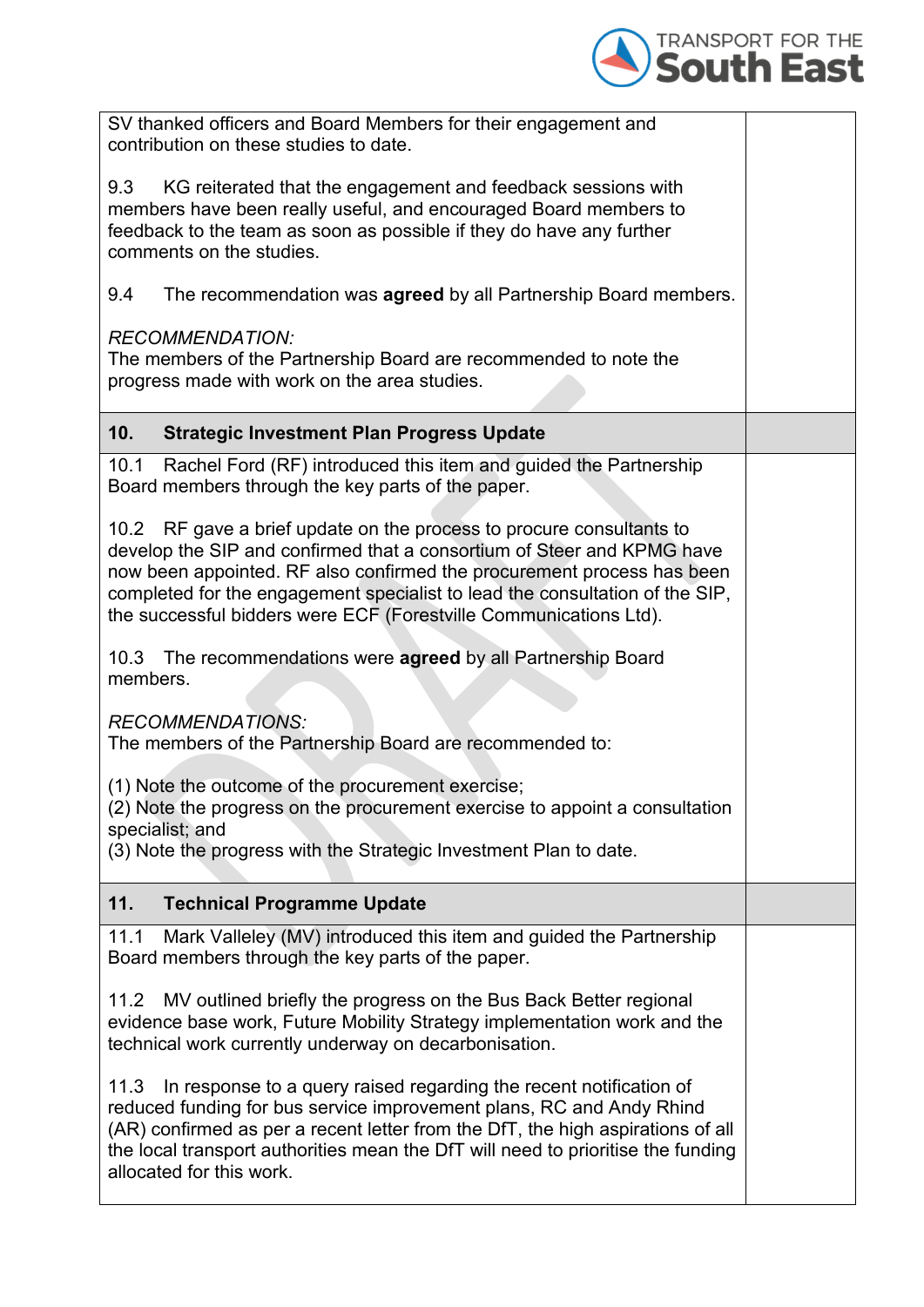

| 11.4 The recommendations were agreed by all Partnership Board<br>members.                                                                                                                                                                                                                                                                                                                                                                                                 |
|---------------------------------------------------------------------------------------------------------------------------------------------------------------------------------------------------------------------------------------------------------------------------------------------------------------------------------------------------------------------------------------------------------------------------------------------------------------------------|
| <b>RECOMMENDATIONS:</b><br>The members of the Partnership Board are recommended to:                                                                                                                                                                                                                                                                                                                                                                                       |
| (1) Note the progress with ongoing work on defining the future ambition for<br>bus services in the TfSE area;<br>(2) Note the work that has been initiated on the implementation of TfSE's<br>Future Mobility Strategy; and<br>(3) Note progress with TfSE's ongoing decarbonisation work.                                                                                                                                                                                |
| 12. MRN / LLM Update                                                                                                                                                                                                                                                                                                                                                                                                                                                      |
| Sarah Valentine (SV) introduced this item and guided the Partnership<br>12.1<br>Board members through the key parts of the paper.                                                                                                                                                                                                                                                                                                                                         |
| 12.2 SV outlined two announcements relating to TfSE priority Major Road<br>Network (MRN) schemes since the last Board meeting.                                                                                                                                                                                                                                                                                                                                            |
| 12.3 On 27 October 2021, the DfT announced that the A259 Bognor Regis<br>to Littlehampton scheme in West Sussex had been approved to progress to<br>the next stage of development. It was also announced that to help the<br>scheme progress to the next stage, the Department would make a<br>contribution of £849,000 towards the costs of developing an Outline<br>Business Case (OBC).                                                                                |
| 12.4 On 7th December 2021, the DfT announced that the A28 Birchington,<br>Acol and Westgate-on-Sea Relief Road scheme in Kent had been approved<br>to progress to the next stage of development. It was also announced that to<br>help the scheme progress to the next stage, the Department would make a<br>contribution of £750,000 towards the costs of developing an OBC.                                                                                             |
| 12.5 SV also made the Board aware that since the report was written, a<br>letter has been received from the DfT explaining that they are reviewing the<br>MRN and LLM programme due to not having sufficient funding to cover all<br>the schemes in the programme, but also since 2019, there have been<br>changes to Government policy on transport investment, carbon impacts,<br>impacts of new forecasts and the impact of Covid-19 on delivery and future<br>demand. |
| The DfT have therefore asked STBs to review all their MRN and LLM<br>12.6<br>schemes and re-prioritise them accordingly. SV will have further<br>conversations with the DfT and scheme promoters on this development and<br>will update Board Members in due course.                                                                                                                                                                                                      |
| The recommendation was <b>agreed</b> by all Partnership Board members.                                                                                                                                                                                                                                                                                                                                                                                                    |
| <b>RECOMMENDATION:</b><br>The members of the Partnership Board are recommended to note that two<br>TfSE priority Major Road Network schemes that were at Strategic Outline                                                                                                                                                                                                                                                                                                |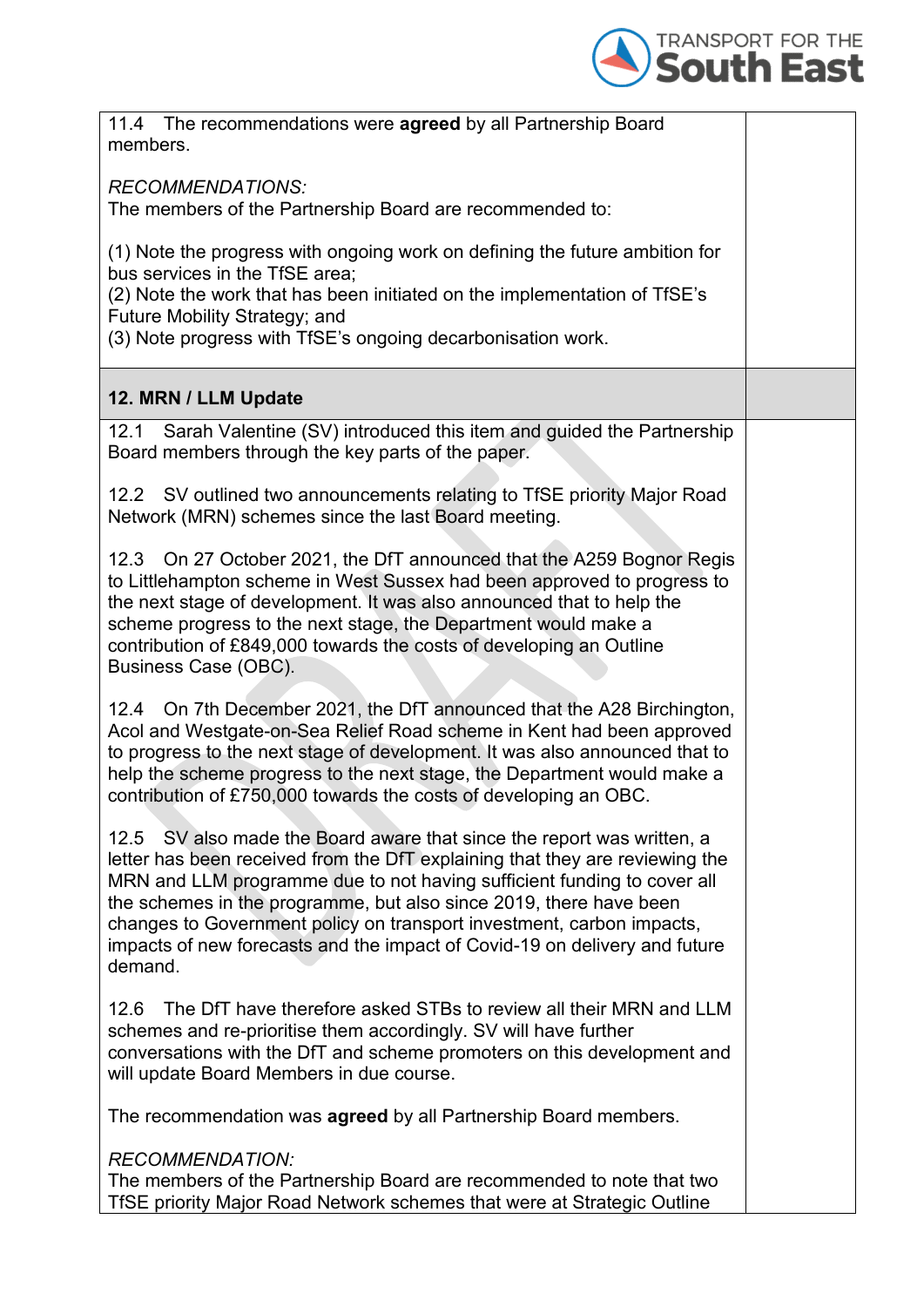

| Business Case stage have been granted approval to proceed to their next<br>stage of their development and that both have received confirmation of<br>development funding from DfT towards the costs of developing their Outline<br><b>Business Cases.</b> |  |
|-----------------------------------------------------------------------------------------------------------------------------------------------------------------------------------------------------------------------------------------------------------|--|
| 13.<br><b>Communications and Stakeholder Engagement</b>                                                                                                                                                                                                   |  |
| 13.1 Hollie Farley (HF) introduced this item and guided the Partnership<br>Board members through the key parts of the paper.                                                                                                                              |  |
| 13.2 HF confirmed the variety of engagement that has taken place in the<br>past few months and the engagement planned for the next few months<br>including MP engagement via a parliamentary reception and virtual<br>engagement sessions.                |  |
| 13.3 TfSE are keen to involve Board members in the communications<br>activity and would welcome input from Board members as to how we can<br>best work together.                                                                                          |  |
| 13.4 Cllr Keith Glazier (KG) reiterated that Board members should liaise<br>with HF on ideas for future engagement and also to be involved, if you can,<br>in the MP and district and borough engagement sessions.                                        |  |
| 13.5 The recommendations were agreed by all Partnership Board<br>members.                                                                                                                                                                                 |  |
| <b>RECOMMENDATIONS:</b><br>The members of the Partnership Board are recommended to:                                                                                                                                                                       |  |
| (1) Note the engagement and communication activity that has been<br>undertaken since October 2021; and<br>(2) Note and agree the communications and engagement plan for the SIP<br>development process, attached as Appendix 1.                           |  |
| 14.<br><b>Transport Forum Update</b>                                                                                                                                                                                                                      |  |
| Geoff French (GF) introduced this item and guided the Partnership<br>14.1<br>Board members through the key parts of the paper.                                                                                                                            |  |
| 14.2 GF confirmed the Transport Forum met on 14 December 2021 where<br>the main agenda items were a presentation from the Great British Railway<br>Transition Team and a thorough update on TfSE's freight strategy.                                      |  |
| GF also confirmed that further to a discussion with Forum members,<br>14.3<br>it was agreed that the meetings will continue virtually with the option to hold<br>an in person meeting possibly once a year.                                               |  |
| 14.4 The recommendations were <b>agreed</b> by all Partnership Board<br>members.                                                                                                                                                                          |  |
| <b>RECOMMENDATIONS:</b><br>The members of the Partnership Board are recommended to:                                                                                                                                                                       |  |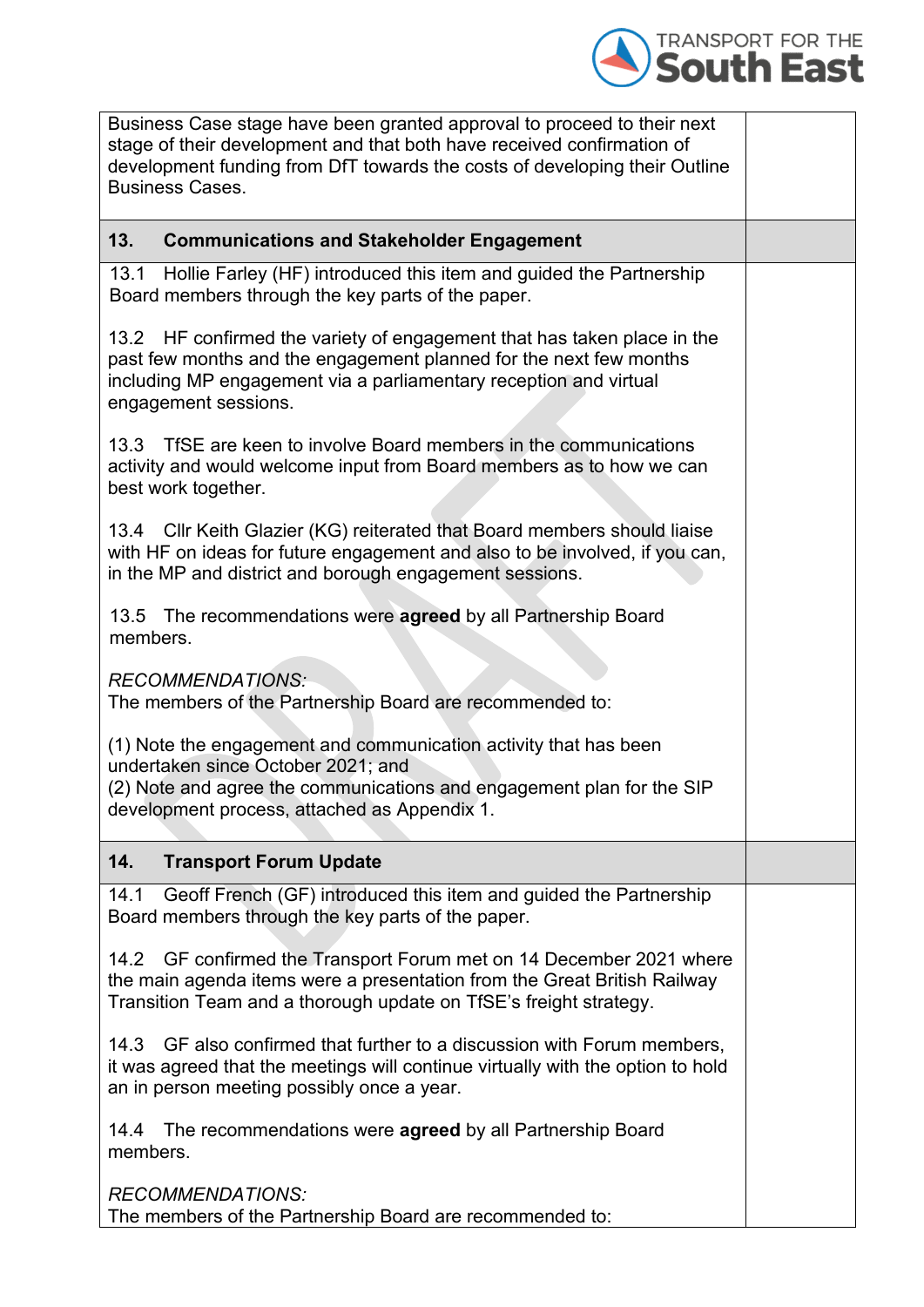

| (1) Note the recent meeting of the Transport Forum; and<br>(2) Note and consider the comments from the Forum.                                                                                                                                                                                                                                                                                                                                                                                                                                                                                                                                                                                             |    |
|-----------------------------------------------------------------------------------------------------------------------------------------------------------------------------------------------------------------------------------------------------------------------------------------------------------------------------------------------------------------------------------------------------------------------------------------------------------------------------------------------------------------------------------------------------------------------------------------------------------------------------------------------------------------------------------------------------------|----|
| 15.<br><b>Responses to consultations</b>                                                                                                                                                                                                                                                                                                                                                                                                                                                                                                                                                                                                                                                                  |    |
| Rupert Clubb (RC) introduced this item and guided the Partnership<br>15.1<br>Board members through the key parts of the paper.                                                                                                                                                                                                                                                                                                                                                                                                                                                                                                                                                                            |    |
| 15.2 RC highlighted the main detail contained in the consultation response<br>on the 'Whole industry strategic plan (WISP) for rail - call for evidence' due<br>to its significance, and welcomed comments from Board Members on all<br>consultation responses.                                                                                                                                                                                                                                                                                                                                                                                                                                           |    |
| 15.3 Board members welcomed TfSE's response to the WISP and also<br>the approach taken by TfSE in responding to Gatwick Airport's consultation.<br>RC confirmed as STBs, TfSE does not have a view on air transport policy,<br>with a focus for the organisation on surface transport to the airports.                                                                                                                                                                                                                                                                                                                                                                                                    |    |
| In response to a query, RC confirmed what positive elements TfSE<br>15.4<br>are looking for when responding to local transport plan consultations -<br>namely, planning for people and places and not cars.                                                                                                                                                                                                                                                                                                                                                                                                                                                                                               |    |
| 15.5 KG will confirm to Cllr Dan Watkins who represents Kent County<br>Council on the Gatwick Airport Limited (GAL) stakeholder board meetings.                                                                                                                                                                                                                                                                                                                                                                                                                                                                                                                                                           | KG |
| 15.6 The recommendations were agreed by all Partnership Board<br>members.                                                                                                                                                                                                                                                                                                                                                                                                                                                                                                                                                                                                                                 |    |
| <b>RECOMMENDATIONS:</b><br>The members of the Partnership Board are recommended to agree the draft<br>responses to the following consultations:                                                                                                                                                                                                                                                                                                                                                                                                                                                                                                                                                           |    |
| (1) Great British Railways Transition Team - Whole industry strategic plan<br>for rail; call for evidence;<br>(2) Department for Transport - Future of Transport Regulatory Review<br>Consultation;<br>(3) Gatwick Airport Limited - Northern Runway Proposals Consultation;<br>(4) Transport East - Draft Transport Strategy for the East Consultation;<br>(5) West Sussex County Council and Surrey County Council - Local<br><b>Transport Plan Consultations;</b><br>(6) All-Party Parliamentary Group for the South East - Inquiry: financing the<br>future - what does Levelling-up mean for South East England?; and<br>(7) Office of Rail and Road - Consultation on the Office of Road and Rail's |    |
| role and approach to road investment strategy 3 (RIS3).                                                                                                                                                                                                                                                                                                                                                                                                                                                                                                                                                                                                                                                   |    |
| 16.<br><b>AOB</b>                                                                                                                                                                                                                                                                                                                                                                                                                                                                                                                                                                                                                                                                                         |    |
| Cllr Rob Humby questioned the wider impacts of TfSE's work on<br>16.1<br>society and health (incl mental health) and how the Board could take a lead<br>on this and the impact the Board can have. RC explained that it is important                                                                                                                                                                                                                                                                                                                                                                                                                                                                      |    |